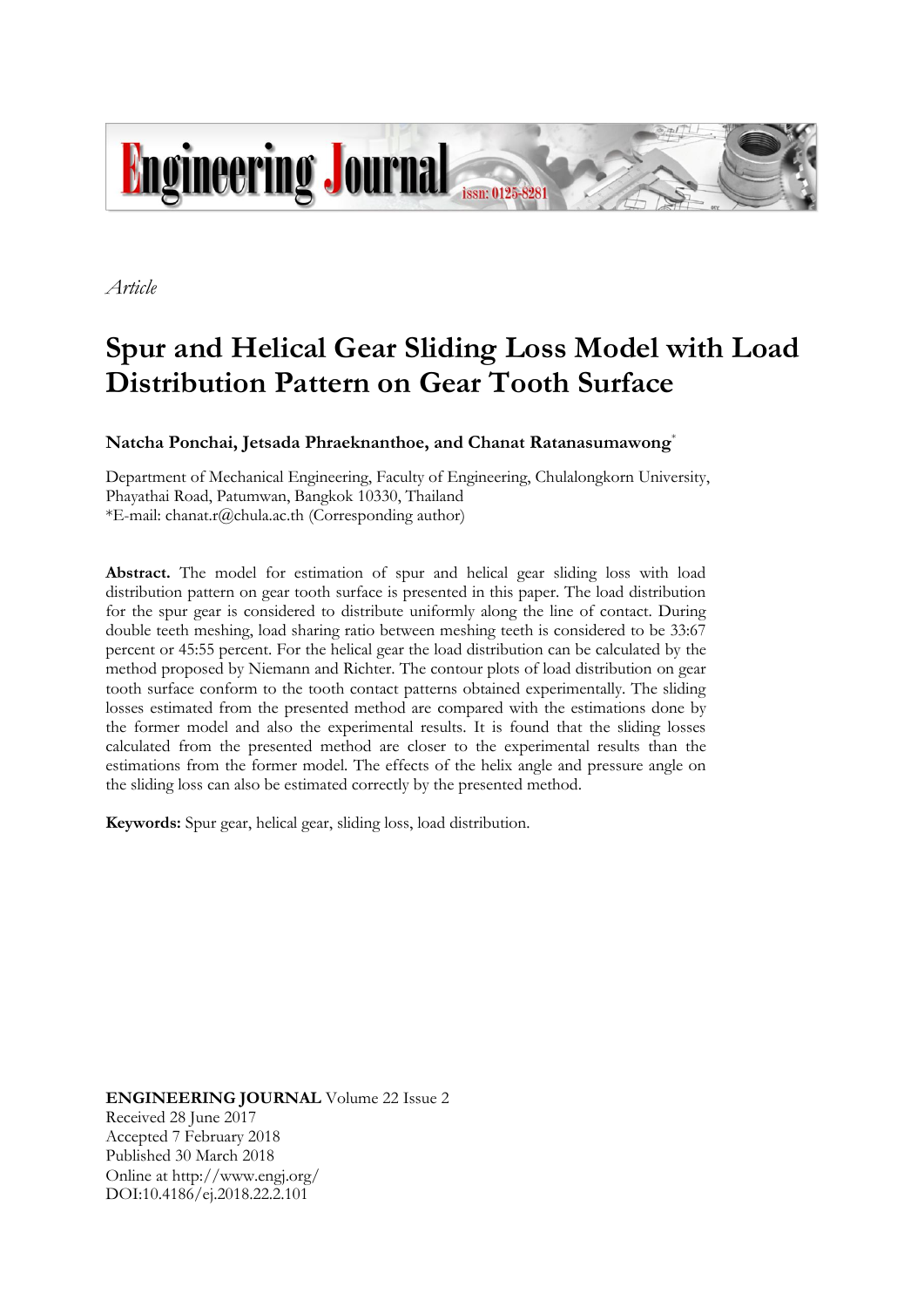## **1. Introduction**

The demand of high efficiency gear is drastically increase nowadays due to increasing of the energy price and the severe competition in the market. Although the efficiency of a gear pair has been considered to be higher than the other power transmission methods, the use of multi-stages gear transmission especially in automobiles or in agricultural machines increases the power loss in the transmission considerably. Reduction of the power loss only a few percent possibly increase efficiency of the whole system significantly. Understanding of the mechanism of gear power loss makes it is possible to reduce the gear power loss in the design stage. Power losses in transmission gear attribute to many sources such as the sliding and rolling between gear tooth surface, the method of lubrication and air resistance or windage loss. For small gears operated at low or moderate speed such as the gear in automobiles or in the agricultural machines, the sliding loss is the dominant loss and be focused here.

There are many researches in the past focusing on the mechanism and the mathematical model to explain and assess the gear sliding loss. Michlin and Myunster [1] presented the simple gear meshing model to explain the sliding and rolling loss of a spur gear pair. Although their method is simple and easy to understand, there are many points that must be improved to increase the accuracy of estimation including the calculation during double teeth meshing and the value of coefficient of friction. In their paper the constant friction coefficient was used, but it has been known from the former researches [2-6] that the value of coefficient of friction is depended on the rotational speed, loading condition and also the viscosity of the lubricant. To improve the accuracy of the calculation, the accurate value of friction coefficient is required. There are two main methods to determine the friction coefficient in the sliding loss model. First is the use of empirical formula of friction coefficient in calculation. Some researches in this group are the works of Anderson and Lowenthal [7], Terauchi et al. [8] and the authors' former works [9, 10]. Another method is the use of Elastohydrodynamic Lubricant (EHL) model to determine the accurate friction coefficient. The samples of researches in this group are the works of Xu et al. [11] and Diab et al. [12]. Although the method base on the EHL model seems to give the satisfy results, it consumes large computational time and is still not suitable for practical application. On the contrary although the method based on the empirical formula of friction coefficient has some restrictions depended on the experimental conditions used to construct that formula, it is much simpler and more suitable to implement. Moreover in many reports [7-10], it is found that the satisfied sliding loss estimation is able to acquire by using the proper empirical formula, and hence the method based on the empirical formula is chosen to use in this paper.

In the authors' former work [9] the sliding loss model and the method used for estimation was proposed and it can be used quite well in almost conditions. However estimated results in some cases still do not agree with the experimental results [13]. The assumptions that the load is equally shared between gear teeth during double teeth meshing for the spur gear case and the load is uniformly distributed along the line of contact for the helical gear teeth are considered to be an important cause of the errors. If the data of the tooth contact pattern is obviously known, it can be used to improve the accuracy of the estimated results [14]. Unfortunately the data of tooth contact patterns cannot be obtained easily without many experimental supports, hence the used of actual contact pattern for sliding loss estimation is also impractical.

In this work, the effects of load sharing among gear teeth and load distribution on a gear tooth surface reported in the former research works are added into the former gear sliding loss model. The effectiveness of the improved model is verified by comparing the results with the experimental results and the results calculated from the former model. The results reported by another researcher are also used to verify the estimated sliding losses.

## **2. Review of the Former Sliding Loss Model**

For better understanding of the proposed method, the main concepts of the former sliding loss model are briefly reviewed here. The details of the former model can be read from the ref. [9, 10].

The cause of gear sliding loss is the difference between the velocity vectors at the contact points on the driving and driven tooth that brings about sliding and friction on the gear tooth surface. The sliding loss *H*<sup>3</sup> can be calculated by subtracting the output power  $H_2$  from the input power  $H_1$  as shown by equation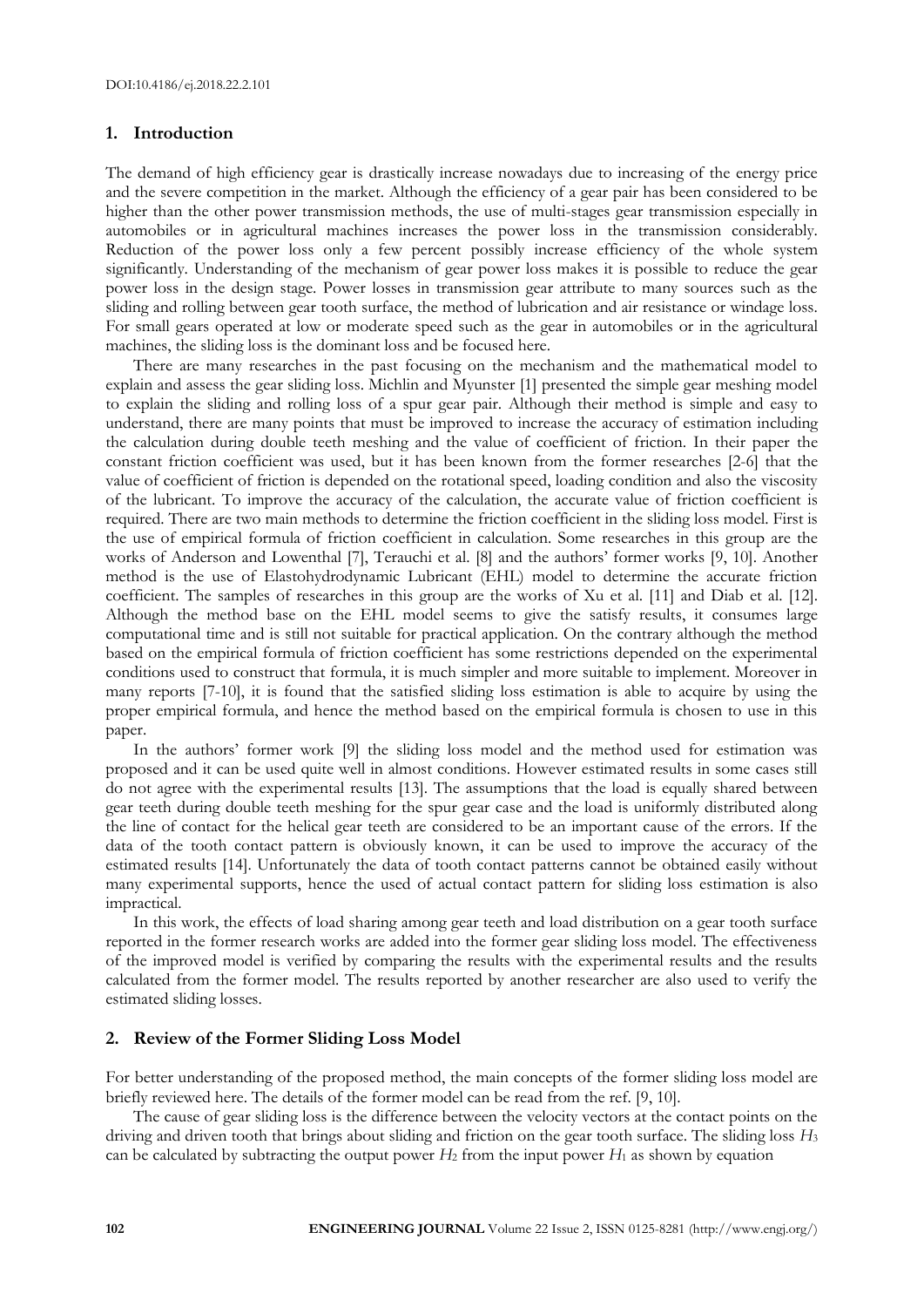$$
H_3 = H_1 - H_2. \tag{1}
$$

For the single tooth meshing spur gear, the sliding loss ratio  $\varphi$  that is the ratio of the sliding loss and the input power at any meshing position can be calculated from

$$
\varphi = \frac{H_3}{H_1} = \frac{-n \cdot \tan \alpha \cdot \mu \cdot (1+m)}{1 - (n+1) \cdot \tan \alpha \cdot \mu},\tag{2}
$$

where *n* is the position ratio relevant to meshing position,  $\alpha$  is the pressure angle,  $\mu$  is the friction coefficient, and *m* is the speed reduction ratio. The plot of sliding loss ratio calculated from Eq. (2) is shown by a V-graph in Fig. 1(a). The sliding loss ratio is large at the position close to the beginning of gear meshing and at the end of meshing where the sliding velocity is large. At the pitch point where the velocities of driving and driven gear are equal, the sliding loss ratio equals to zero.

In the actual operation, double teeth meshing occur at some periodic moments as shown by the areas that the V-graphs overlap in Fig. 1(a). With the assumption that the load distributed uniformly on the line of contact, the load is equally shared between tooth-pairs. The total sliding loss ratio in this situation can be calculated by directly averaging sliding loss ratio of both tooth pairs meshing at that time as shown by equation:

$$
\varphi_{\text{total}} = \frac{\varphi_{Z1} + \varphi_{Z2}}{2},\tag{3}
$$

where the subscripts Z1 and Z2 are the first and the second tooth pair, respectively. The variation of the sliding loss ratio along meshing position is shown in Fig. 1(b). The average value of total sliding loss ratio  $\overline{\varphi}$  is also shown by the dash line in Fig. 1(b).

For the helical gear case, force acting on the helical gear tooth surface can be divided into the transverse component and the axial component. The axial component does not affect to the sliding loss due to zero displacement in the axial direction, hence only the transverse component is considered in the sliding loss calculation as same as in the spur gear case. With this reason the method used to determine the sliding loss ratio of the spur gear pair can also be applied to the helical gear pair. To estimate the sliding loss of a helical gear pair, the helical gear is modeled as many thin spur gears aligned slantwise along with the base helix angle as shown in Fig. 1(c).

**ENGINE CONFIGURE CONFIGURE CONFIGURE CONFIGURE CONFIGURE CONFIGURE 2, ISSN 0125-8281 (http://www.engi.org/) 2 H**3 **CONFIGURE CONFIGURE CONFIGURE CONFIGURE 2, ISSN 0125-8281 (http://www.engile.graphy.org/) <b>103 H**3 The sliding loss ratio of single tooth pair of a helical gear pair is shown in Fig. 1(d). Each V-graph in the figure represents the sliding loss ratio of each spur gear section. Figures 1(e)-(f) show the sliding loss of the other tooth pairs meshing at that time. The total sliding loss ratio during multi-teeth meshing can be calculated by averaging the sliding loss ratio of the spur gear sections that synchronously mesh. For example, at time *t* in Fig. 1(d)-(f) the sliding loss ratios of synchronously meshing sections are shown by position 1 to 10 aligned along the vertical line. As same as the spur gear case, the assumption that the force is distributed uniformly along the line of contact is used in the calculation. Figure 1(g) shows the variation of sliding loss ratio during meshing and the dash line represents the average value of sliding loss ratio.

The model described in this topic will be improved by adding the effect of load sharing ratio and the load distribution along the line of contact that will be described in the further sections.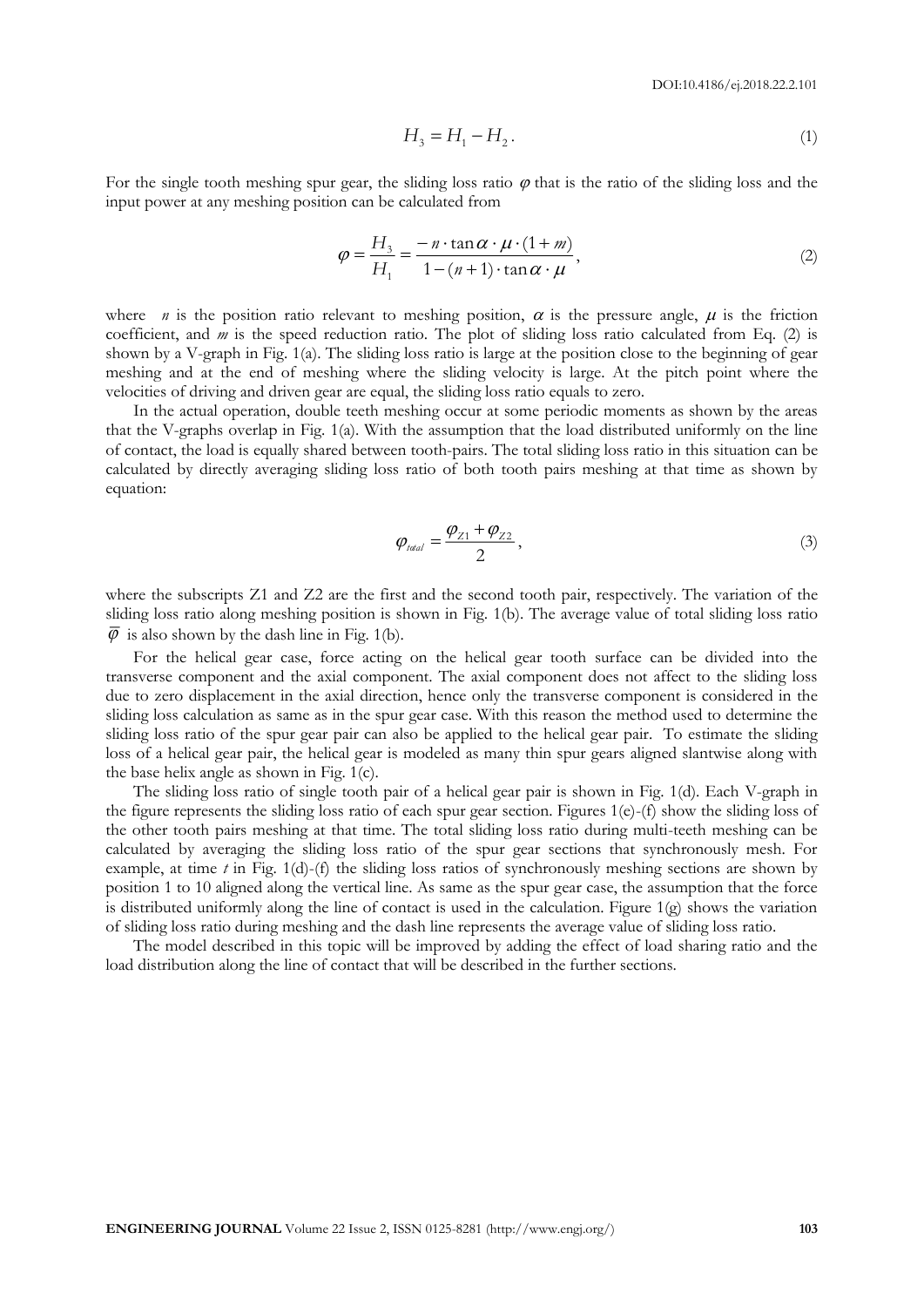

Fig. 1. Sliding loss ratio of a spur gear and a helical gear pair [9].

## **3. Load Sharing and Load Distribution on the Gear Tooth Surface**

To investigate the load distribution on the gear tooth surface, some tooth contact experiments were done with the back-to-back gear test rig. The three-consecutive tooth surfaces were painted by red layout fluid. After operating at rotational speed 2000 rpm and at specific torques for 6 minutes, the photos of tooth contact patterns were taken. Figure 2 shows the samples of tooth contact pattern of a spur and a helical gear. The area that the paint is peeled off represents the area in which the larger load is distributed. From the figure, the area that the paint is peeled off is located at the center of the tooth. This area enlarges to almost full tooth surface when the applied load is increased. This indicates that the large load is distributed at the center of both spur and helical gear.

For the spur gear, because single tooth meshing occurs at the area close to the pitch point, the load distribution at this area is larger than the area close to tooth tip or tooth root where double teeth are meshed, hence the paint is started to peel off from the center area of the tooth. Moreover with these tooth contact patterns, the assumption that the force is distributed uniformly along the line of contact is applicable, since the paint is uniformly peeled off along the line of contact parallel with the face width. However the load sharing ratio during double teeth meshing is still not known.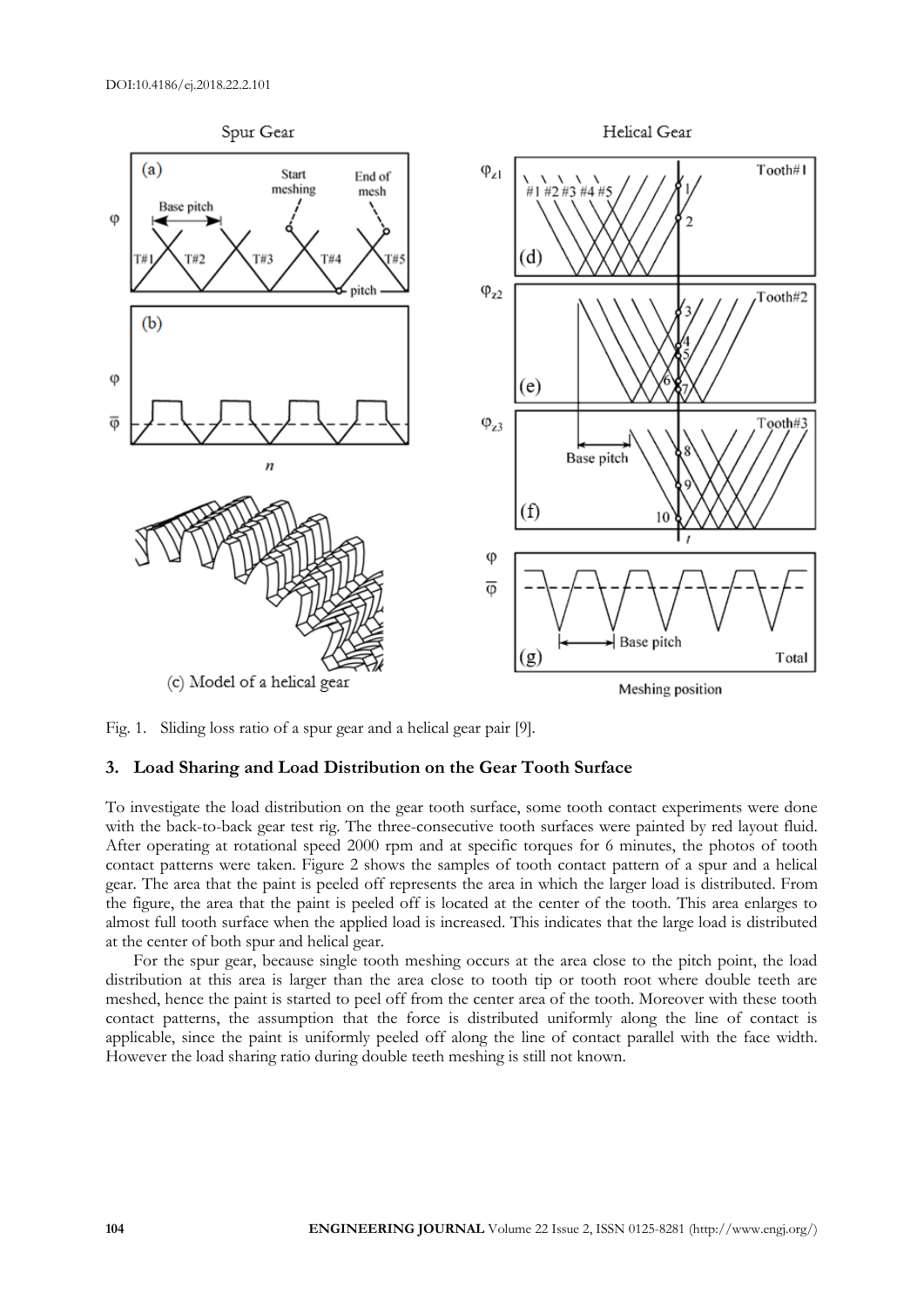

Fig. 2. Samples of tooth contact patterns.

On the contrary, for the helical gear the former assumption that the force is distributed uniformly along the line of contact is inapplicable. This is because the contact lines of helical gear align slantwise relevant to the helix angle, if the force is uniformly distributed, the peel off area must be aligned at the same direction with the contact line. With this reason, to improve the accuracy of the sliding loss model, load sharing and load distribution are necessary to consider.

#### **3.1. Load Sharing Ratio of a Spur Gear Pair**

There are many researches reporting about the load sharing ratio of a spur gear pair. Some of them are the studies of J. I. Pedrero et al. [15], M. Ristivojević et al. [16], V. Spitas et al. [17] and S. Li et al. [18]. These researches determined the values of load sharing ratio with various methods including analytical method, experiment or finite element analysis. All of them found that the load sharing ratio during double teeth meshing is almost linearly varied along the meshing positions, but amounts of load sharing ratios reported in these researches are slightly different from 33:67 to nearly 50:50 percent. The variations of load sharing ratio along meshing position from these researches are shown in Fig. 3.

In this work, the load sharing ratio 33:67 and 45:55 percent are used in the sliding loss calculation. The assumption that the force is uniformly distributed along the line of contact is still used in calculation here. The newly calculated results are compared with the experimental results and the former calculation which the assumption that the load is equally sharing between meshing teeth (load sharing ratio 50:50 percent) is applied.



Fig. 3. Load sharing ratios at various meshing positions.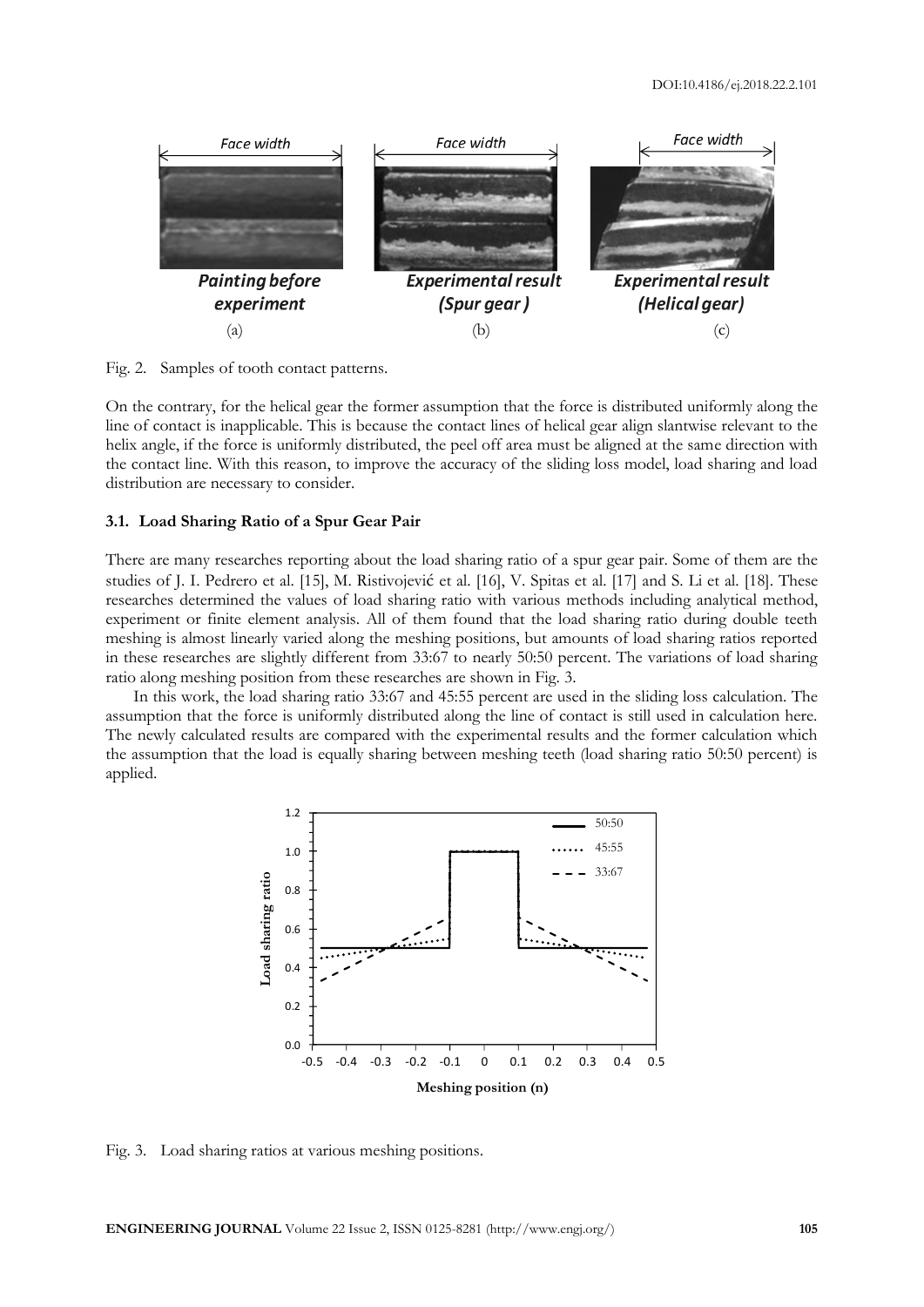#### **3.2. Load Distribution of a Helical Gear Pair**

The load distribution on helical gear tooth surfaces can be calculated by the method proposed by Niemann-Richter [19]. The results calculated from this method agree well with the load distribution reported in the refs. [20, 21]. This confirms ability in using this method to estimate the load distribution on the helical gear tooth surface. In the Niemann-Richter method, the load distribution at the various meshing positions can be written in the form of function  $u(x)$  as shown by equation:

$$
u(x) = u_m(1 + 0.4\cos(2\beta_g)\cos(\pi x))
$$
\n(4)

In Eq. (4),  $\beta_g$  is the base helix angle. *x* is normalized meshing position. *x* equals zero at the middle of the meshing and equals -1 or 1 at the beginning or the ending of meshing position. *u<sup>m</sup>* is the mean load that can be calculated by

$$
u_m = U/b_N ,
$$

where *U* is the tooth force when gear is meshing at the pitch point and can be calculated by dividing the applied torque by the pitch radius.  $b_N$  is the projection of the total length of contact on the face width direction that can be expressed by equation

$$
b_N = \sum l \cos(\beta_g),
$$

where *l* is the length of contact of a tooth pair meshing at that moment.

From Eq. (4), when the gear parameters and applied load are known, load distribution along the line of contact of any meshing tooth pair can be determined, that makes this method very convenient to apply in the sliding loss calculation.

#### **3.3. Contour Plots of Load Distribution on the Gear Tooth Surface**

Load distributions on the tooth surface calculated by the method described above are displayed by the contour plots and are compared to the photos of tooth contact pattern as shown in Figs. 4 and 5. The area having light color in the contour plot shows the area where the larger load is distributed, on the other hand the area having dark color relates to the low load distributing area.

Figure 4 shows the contact patterns of the spur gear pair having 30 teeth, module 3 mm, pressure angle 20, face width 20 mm and gear ratio 1:1. The light areas in contour plots in the case of load sharing ratio 33:67 and 45:55 enlarge successively with load. These results agree well with the tooth contact pattern that the area where paint is peeled off enlarges with increasing load. On the contrary, for load sharing ratio 50:50 the area having light color does not enlarge with load. However when the applied load become larger than the trigger one, all of the area in the contour plot become light area that mean paint on the tooth surface is almost completely peeled off. From these results, it can be concluded that using the load sharing ratio 33:67 or 45:55 in calculation is more proper than the load sharing ratio 50:50 used in the former calculation.

Figure 5 shows the comparison between contour plots of load distribution of the helical gear tooth surfaces determined by Niemann and Richter method and the photos of tooth contact patterns. The helical gear in this example has 30 teeth. The other parameters are normal module 2.5, pressure angle 25°, helix angle 33.5°, face width 30 mm and the gear ratio 1:1. The area having light color occurs at the center of gear tooth surface and enlarges to full tooth area at high load. These results agree well with the tooth contact patterns obtained from experiments. This means that the method used to calculate load distribution here is more suitable than the former assumption that load is uniformly distributed along the line of contact.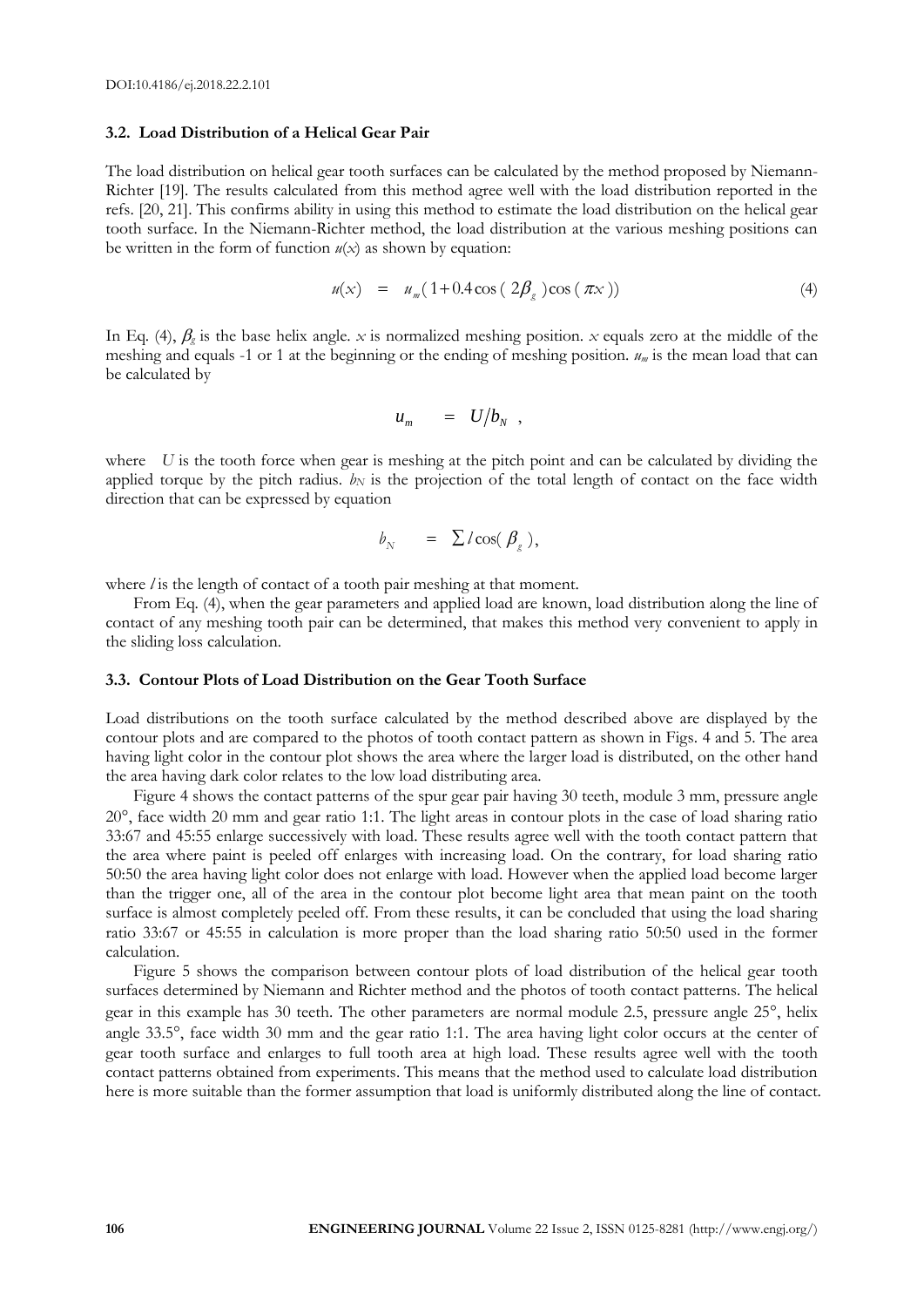

Fig. 4. Load distributions on the spur gear tooth surfaces.

| Applied torque | Tooth contact pattern | Niemann and Richter |
|----------------|-----------------------|---------------------|
| 61 Nm.         |                       |                     |
| 115 Nm.        |                       |                     |
| 162 Nm.        |                       |                     |
| 237 Nm.        |                       |                     |

Fig. 5. Load distributions on the helical gear tooth surfaces.

# **4. Calculation process**

The process to estimate the sliding loss by the model with load distribution pattern on gear tooth surface is shown in Fig.6. The details of each step can be described as follows:

# 1. Input data

For the first step, the necessary data are input. The data comprise the gear parameters that are module, number of teeth, pressure angle, helix angle, face width, and gear ratio, the operating conditions that are applied load and speed. The other data necessary for calculation such as the viscosity of the lubricant are also input in this step.

## 2. Calculate length of contact

In this step, the number of tooth pairs meshing at any specific meshing position is determined. For the spur gear the number of meshing pair is one or two, but for the helical gear the meshing pair is probable to be one, two, three or larger value depended on the gear parameters. Once the meshing position is specified, the length of contact of each tooth pair on the plane of action can be calculated, and the total length of contact can also be obtained by combining the contact length of each tooth pair together.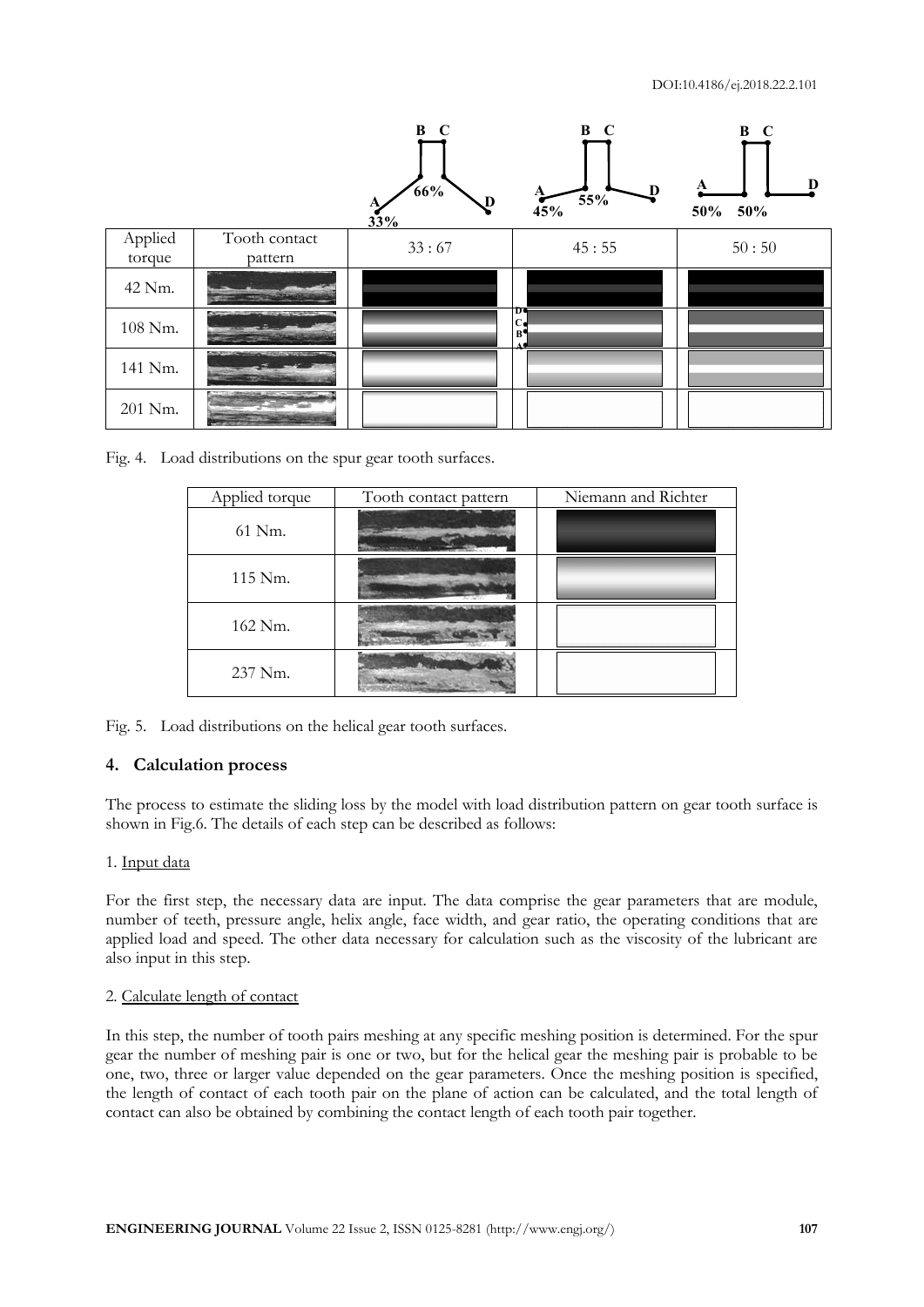## 3. Calculate load distribution and load sharing

For the spur gear, when the single tooth pair is mating, total load is applied to the meshing tooth. On the other hand when double teeth are meshing, loads acting on the gear tooth surfaces are shared depended on the load sharing ratio. Load is also uniformly distributed along the line of contact in this case. For the helical gear, load distribution at the specific meshing position of each tooth pair can be calculated from Eq.  $(4).$ 

## 4. Calculate friction coefficient

Load distribution obtained in the former step is used in friction coefficient calculation. In this work the friction coefficient formula proposed by Benedict and Kelly [2] is used as shown in equation:

$$
\mu = 0.0127 \left[ \frac{50}{50 - S} \right] \text{Log}_{10} \left[ \frac{3.17(10)^8 W}{\nu V_s V_r^2} \right],\tag{5}
$$

where *S* is the surface finish parameter, *W* is the unit normal load,  $\nu$  is dynamic viscosity of the lubricant,  $V_s$  is the relative surface sliding velocity and  $V_t$  is the sum of the rolling velocities.

## 5. Calculate sliding loss ratio (single tooth meshing)

After all related parameters are known, the sliding loss ratio during single tooth meshing can be calculated. For the spur gear the calculation can be done directly by Eq. (2), but for the helical gear it must be modeled as many thin spur gears aligned slantwise along with the base helix angle. The further calculation is the same as the description in section 2 and in the ref [9].

## 6. Calculate total sliding loss ratio

The concept of total sliding loss calculation here is similar to the former calculation, but in the former one, the assumption that load is uniformly distributed along the line of contact was used therefore the total sliding loss ratio can be calculated by directly averaging the sliding loss ratio of all gear teeth meshing simultaneously. For this improved method, due to the non-uniform load distribution, sliding loss ratios of each tooth pair or each section are weighted averaged depended on the amount of load distributed on that tooth or that section.

## 7. Calculate average sliding loss ratio and sliding loss

The sliding loss ratio calculated in the 6<sup>th</sup> step is time varying. To obtain the representative value of the sliding loss ratio, average sliding loss ratio is calculated. The sliding loss of the gear pair can be calculated further by multiplying the input power by the average sliding loss ratio. The details of calculation are the same as that written in the ref [9].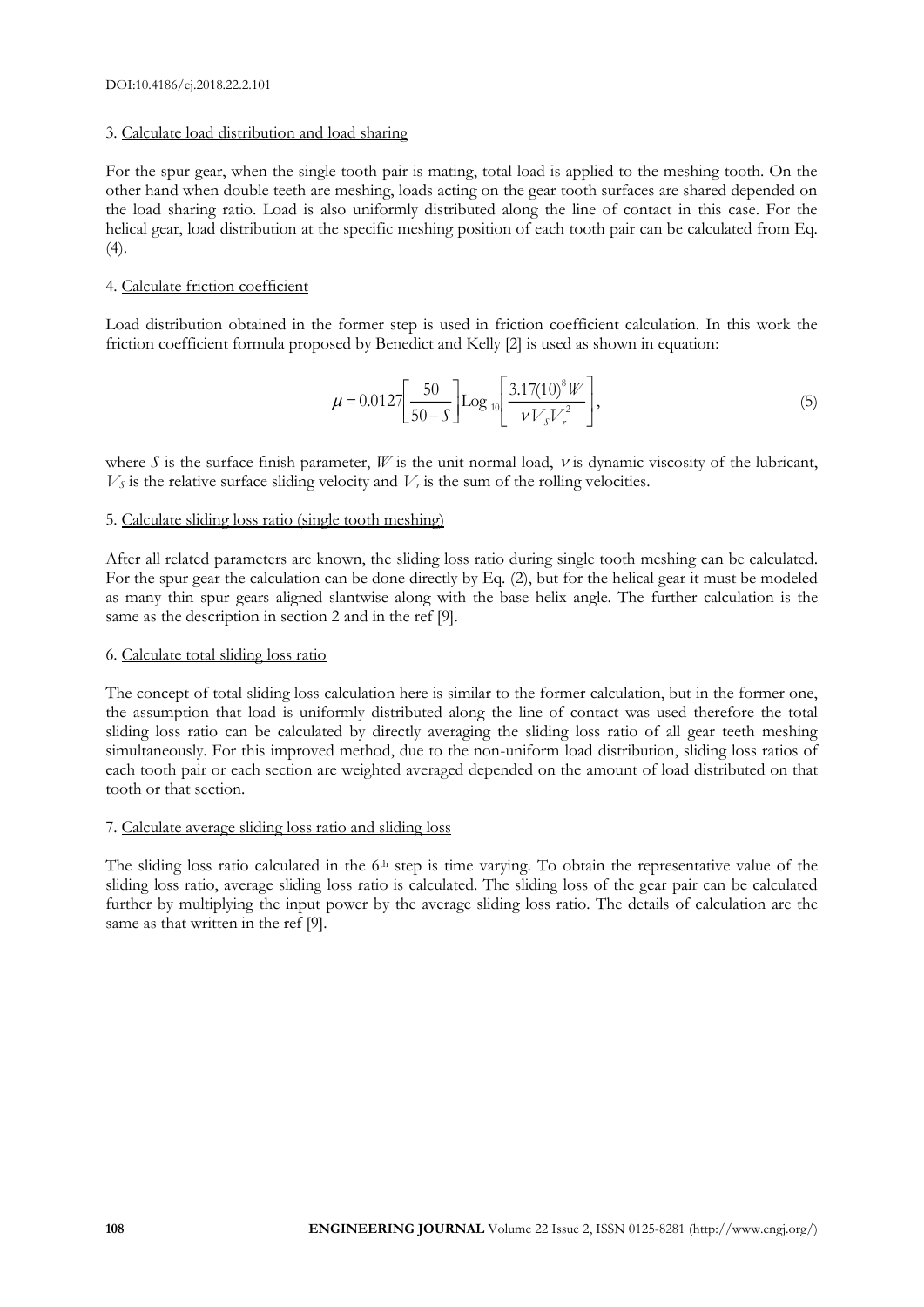

Fig. 6. Diagram of calculation process.

### **5. Experiment and Verification**

#### **5.1. Apparatus**

To verify the sliding loss model, some experiments were done with the back-to-back gear test rig as shown in Fig. 7. This apparatus is the same as that was used in the ref. [10]. This type of the test rig does not have the output power. The input power is applied to compensate various kinds of power loss in the system, in other words the input power represents the power loss in the system. This gear test rig is driven via a belt by a 3 phase motor that its speed is controlled by an inverter. The input torque is measured by a torque transducer, and the shaft rotational speed is measured by a tachometer. Measured signals are amplified and collected by DAQ system that connects to a PC. With these measurements, the input power can be calculated.

Torque is able to apply into the system by ballasting to twist the shafts at one side of a loading coupling to generate the compressive force at the gear tooth surface. After that the twisted shafts are fixed together by the loading coupling. The applied torque is measured by 4-strian gauges attached at the connecting shaft between gearboxes. The lubricant used here was 80W90 gear oil that its temperature is controlled at around  $70^{\circ}$ C to control the viscosity.

Because the measured input power represents the total power loss of the system, to separate the sliding loss from the total power loss, two sets of the experiments were done as same as the method described in the ref. [10]. Two sets of the experiments are the experiments with applied load and experiments without load. In the case of experiment without load, the spin power loss is obtained. The load dependent bearing loss can also be determined by the method proposed by Harris [22]. By subtracting the spin power loss and the dependent bearing loss from the total power loss measured from the experiment with applied load, the gear sliding loss can be determined.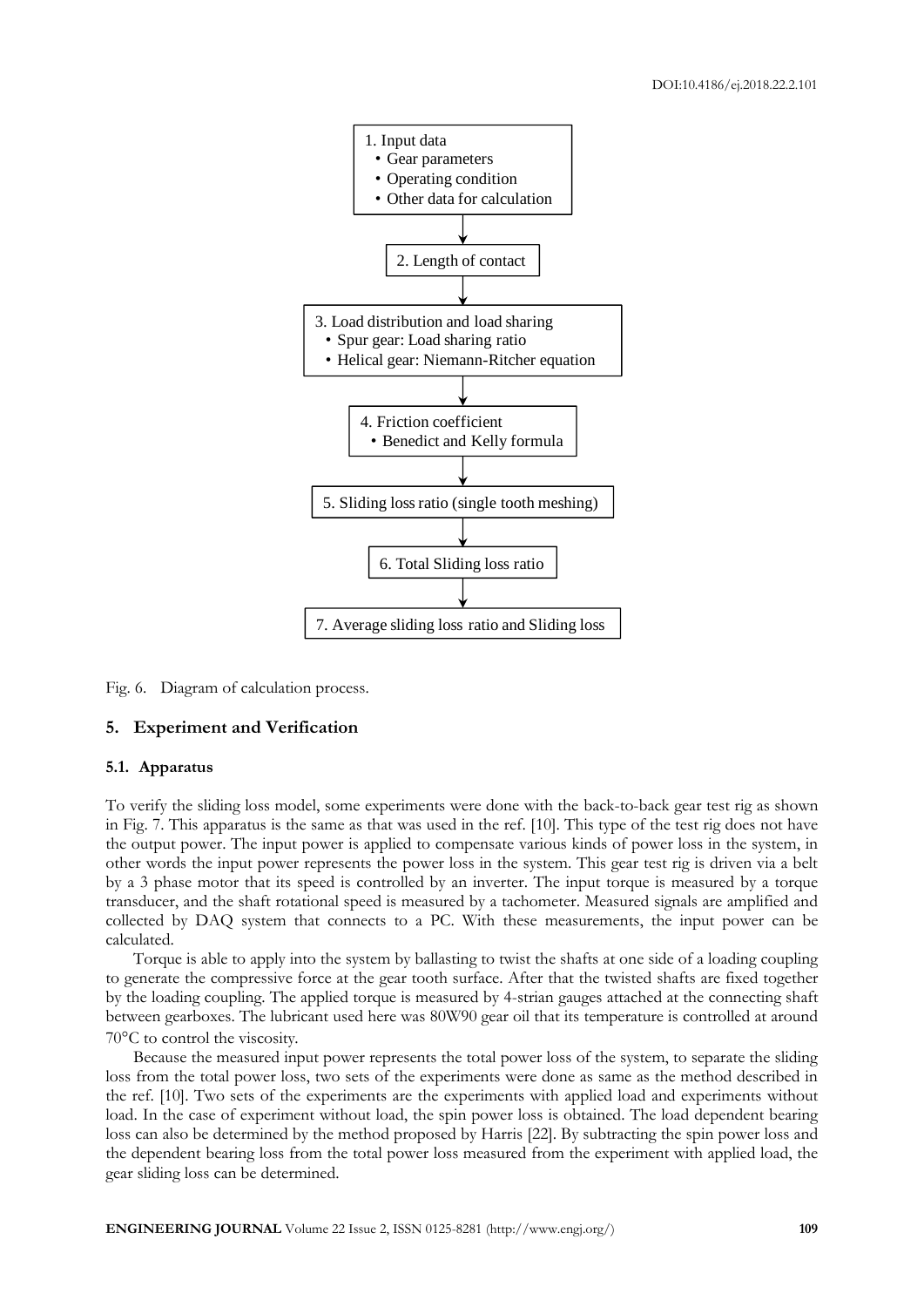

Fig. 7. Back-to-back gear test rig [10].

## **5.2. Gear Parameters and Operating Conditions**

Parameters of the test gears and operating conditions are shown in Table 1. There are 3 gear sets used in the experiments that are spur gear S1 and helical gear H1 and H2. All of the gear pairs have the same gear ratio 1:1 and the same center distance. The helix angles are varies from 0° for the spur gear to 22° and 33.5° degree for the helical gears. Experiments were done with 5 values of applied torque from 0 Nm to about 250 Nm. The toque 0-3 Nm represents the experiment without load. The rotational speed of the driving shaft is set at 2000 rpm.

|                                               | Gear set |                                                     |          |
|-----------------------------------------------|----------|-----------------------------------------------------|----------|
| <b>Parameters</b>                             | H1       | H <sub>2</sub>                                      | S1       |
| Number of teeth                               | 30       | 30                                                  | 30       |
| Transverse module, $m_t$ (mm)                 | 2.998    | 2.966                                               | 3        |
| Transverse pressure angle, $\alpha_{i}$ (deg) | 20       | 20                                                  | 20       |
| Helix angle, $\Psi$ (deg)                     | 33.5     | 22                                                  | $\Omega$ |
| Face width (mm)                               | 20       | 20                                                  | 20       |
| Surface roughness $(\mu m)$                   | 0.65     | 0.68                                                | 0.70     |
| Applied torque (Nm)                           |          | 0-251-200, 151-200, 151-200, 101-150, 6-0, 6-0, 6-0 |          |
| Rotational speed (rpm)                        | 2000     |                                                     |          |

Table 1. Gear parameters and operating conditions.

## **5.3. Experimental Results and Discussions**

Figure 8 shows the sliding loss ratio of the test gears that have the different helix angle. From the experimental results shown in the left graph, the helical gear H1 that has helix angle 33.5° has larger sliding loss than the helical gear H2 that has helix angle 22° and the spur gear S1 respectively. Comparing to the estimated results shown in the middle figure for the improved model and the right one for the former model, it is found that the former one estimates the sliding loss of the helical gear H2 more than helical gear H1 that does not agree with the experimental results, whereas the improved model estimates the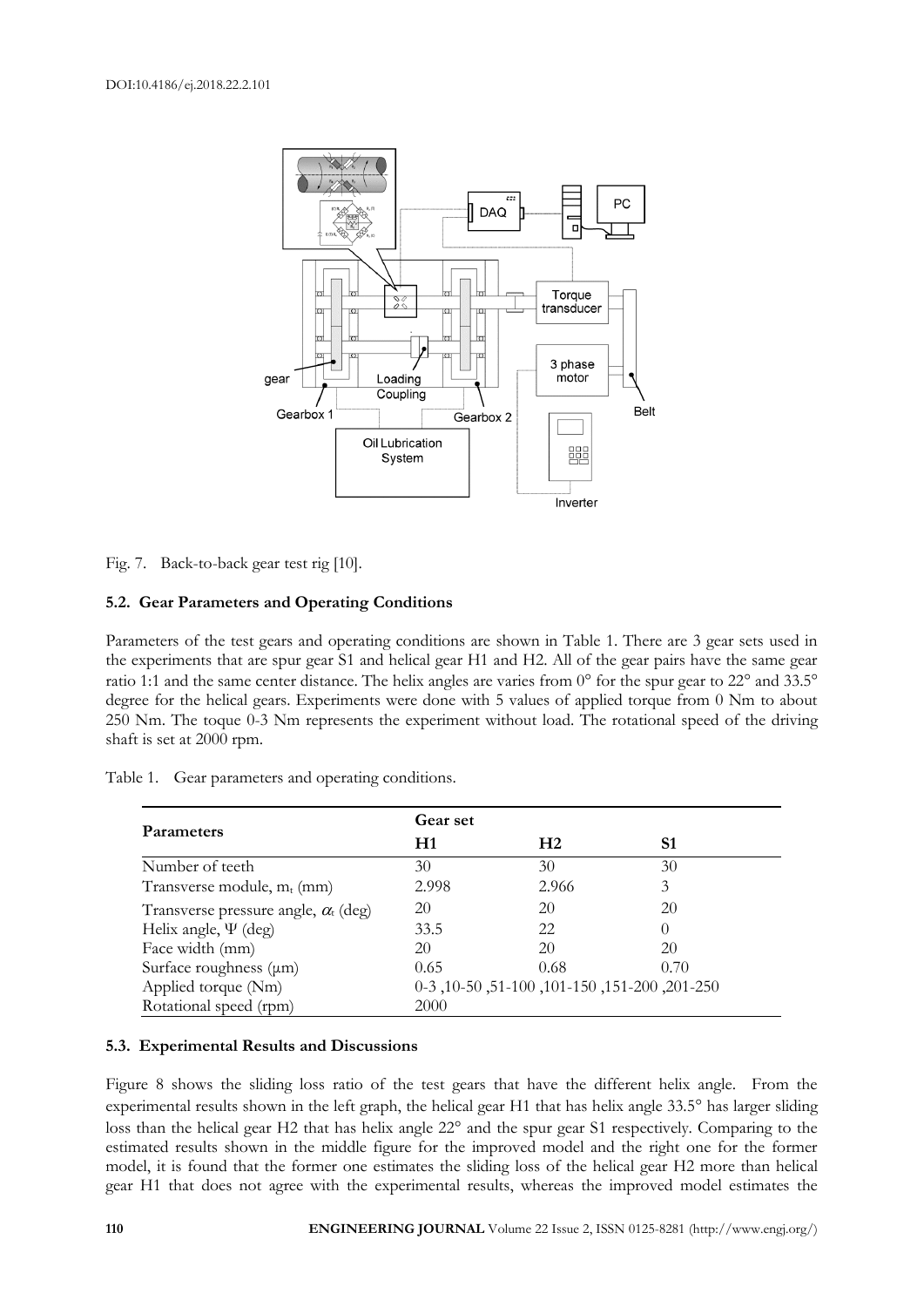sliding loss of the helical gear H1 higher than those of helical gear H2 and spur gear S1 respectively that well conform with the experiments. The magnitudes of the sliding losses estimated from the improved model are also closer to the measured sliding loss than the estimations from the former model.

The causes of the difference between the sliding loss estimated from the former model and the improved model can be explained by the length of contact and the load distribution on the gear tooth surface as shown in Fig. 9. The horizontal axis in Fig. 9(a) and (b) is meshing position from start meshing point to the finish meshing point. In the former estimation, load is considered to be distributed uniformly along the line of contact. The helical gear H1 that has helix angle 33.5° has total length of contact longer than the helical gear H2 that has helix angle  $22^{\circ}$  as shown in Fig. 9(a), hence the load distribution and the estimated sliding loss of the helical gear H1 in the former model are smaller than that of the helical gear H2. In the improved model the load distribution is calculated by the method of Niemann and Richter, and the load distributions of both helical gears are shown in Fig. 9(b). For the helical gear H1, larger load is distributed at the tooth root and tooth tip where the sliding velocity is very high, hence the sliding loss of this gear pair is large. On the other hand for the helical gear H2, the load is largely distributed at the center of the gear tooth surface where the sliding velocity is very low, but small distributed at the tooth root and tip where the sliding velocity is large. With this reason the estimated sliding loss of the helical gear H2 is smaller than the sliding loss of the helical gear H1 in the improved model.

The results in the case of the spur gear S1 estimated with various load sharing ratios are shown in Fig. 10. The solid line in Fig. 10 shows the experimental results, and the other dash lines express the estimations with various load sharing ratios. From the figure, the result estimated with load sharing ratio 50:50 that is used in the former model has larger sliding loss than that estimated with load sharing ratio 45:55 and 33:67 respectively due to the larger load distribution at the tooth root and tooth tip as shown in Fig. 3. At low load conditions, all of estimations are agree well with the experimental result, but at largest load the estimation with load sharing ratio 33:67 is closest to the experimental result.



Fig. 8. Sliding losses of test gears with various helix angles.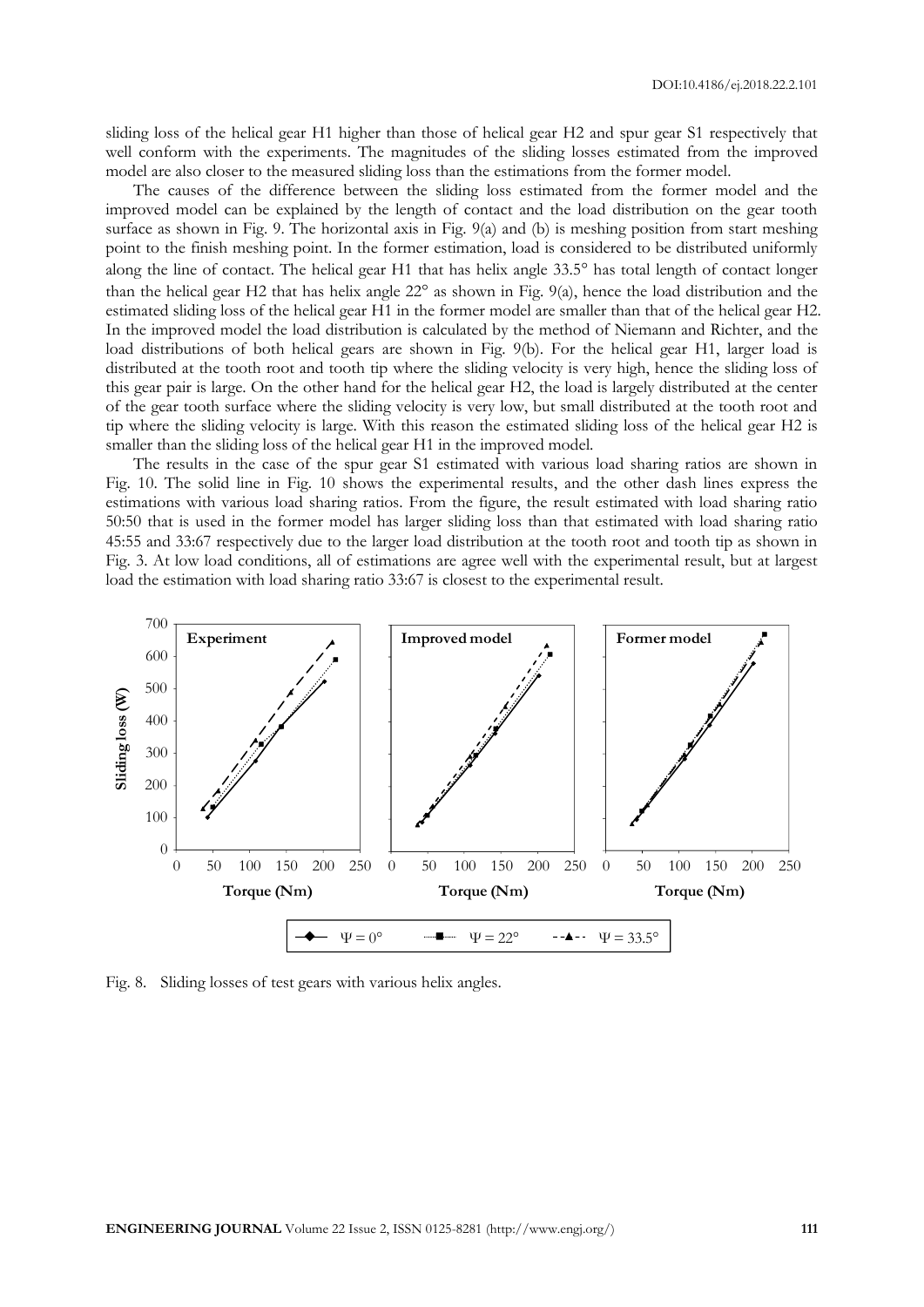

Fig. 9. Length of contacts and load distributions of the helical gear H1 (helix angle  $33.5^{\circ}$ ) and the helical gear H2 (helix angle 22°).



Fig. 10. Sliding losses of the spur gear pair estimated with different load sharing ratios.

#### **6. Verification with Other Experimental Results**

The estimated results were also verified with the results reported by Vaidyanathan [23]. Vaidyanathan did the experiments by the back-to-back gear box system. The parameters of the gear set used in his work and the operating conditions are shown in Table 2. The parameters of gear set A and gear set C are almost the same except the helix angle that the gear set A is a spur gear but the gear set C is a helical gear having helix angle 30°. The gear set B and C also have the similar gear parameters except the transverse pressure angle that is changed from 29.3° in gear B to 25.8° in gear C. The effect of changing both helix angle and pressure angle can also be studied by comparing the results of gear set A and gear set B.

Figure 11 shows the comparison of the estimated results from the former model and the improved model to some of the results reported by Vaidyanathan. Overall, the sliding losses estimated by the improved model have lower amplitude than the results estimated by the former models, and also closer to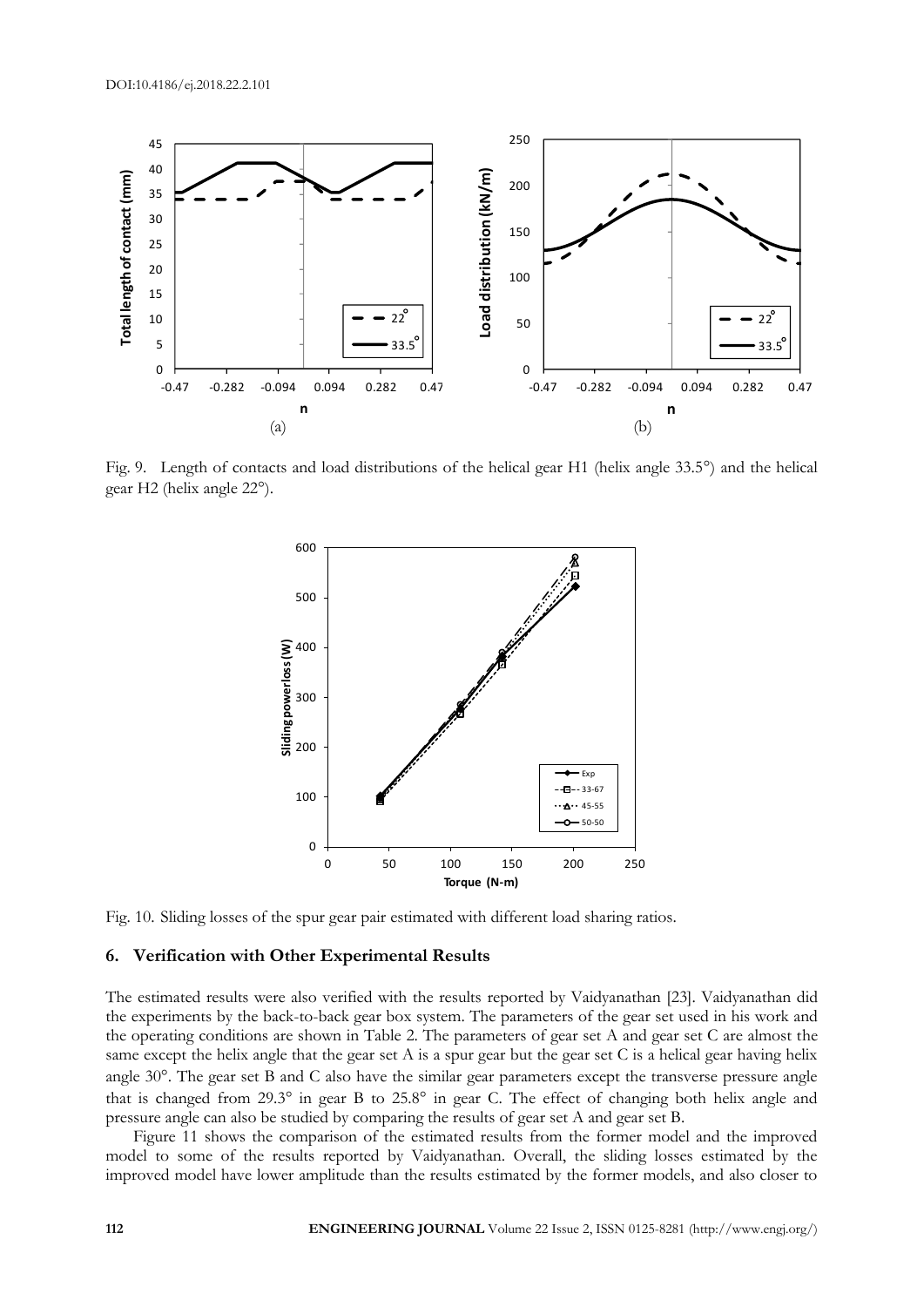the experimental results. Furthermore both the former model and the improved model can estimated the effect of changing either helix angle or pressure angle on the sliding loss correctly. The helical gear set C that has larger helix angle than the gear set A also has higher sliding loss. The gear set B having larger pressure angle has lower sliding loss than the gear set C. However when comparing the gear set A and gear set B that both helix angle and pressure angle are changed together, it is obvious that the former model cannot estimate the trend of sliding loss correctly. The former model estimates the sliding loss of gear set A almost the same with the gear set B, while from the experiments the gear set A has higher sliding loss than the gear set B. On the contrary the improved model is able to estimate the sliding loss in this case properly.

**Parameters Gear set A B C** Number of teeth 23 23 23 Transverse module,  $m_t$  (mm)  $3.95$   $3.98$   $3.95$ Transverse pressure angle,  $\alpha_{t}$  (deg) 25 29.3 25.8 Helix angle,  $\Psi$  (deg)  $0$  30 30 Face width (mm) 26.67 26.67 26.67 Absolute Viscosity (cP) 6.732 6.732 6.732 Surface roughness  $(\mu m)$  0.37 0.28 0.32 Load operation condition (Nm) 140, 239, 413, 546

Table 2. Gear parameters and operating conditions of Vaidyanathan's work [23].

Speed operation condition (rpm) 2000, 4000, 6000



Fig. 11. The effects of gear parameters on the sliding loss [23].

The estimated results are also compared to the other experimental results in the ref. [23] as shown in Fig. 12. The vertical axes in these graphs show the sliding losses from Vaidyanathan's experiments, on the other hand the horizontal axes are the sliding losses estimated from the improved model and the former model. One data point is the sliding loss of a particular gear set operated at a specific condition corresponding with the data shown in Table 2. If the estimated sliding loss is close to the experimental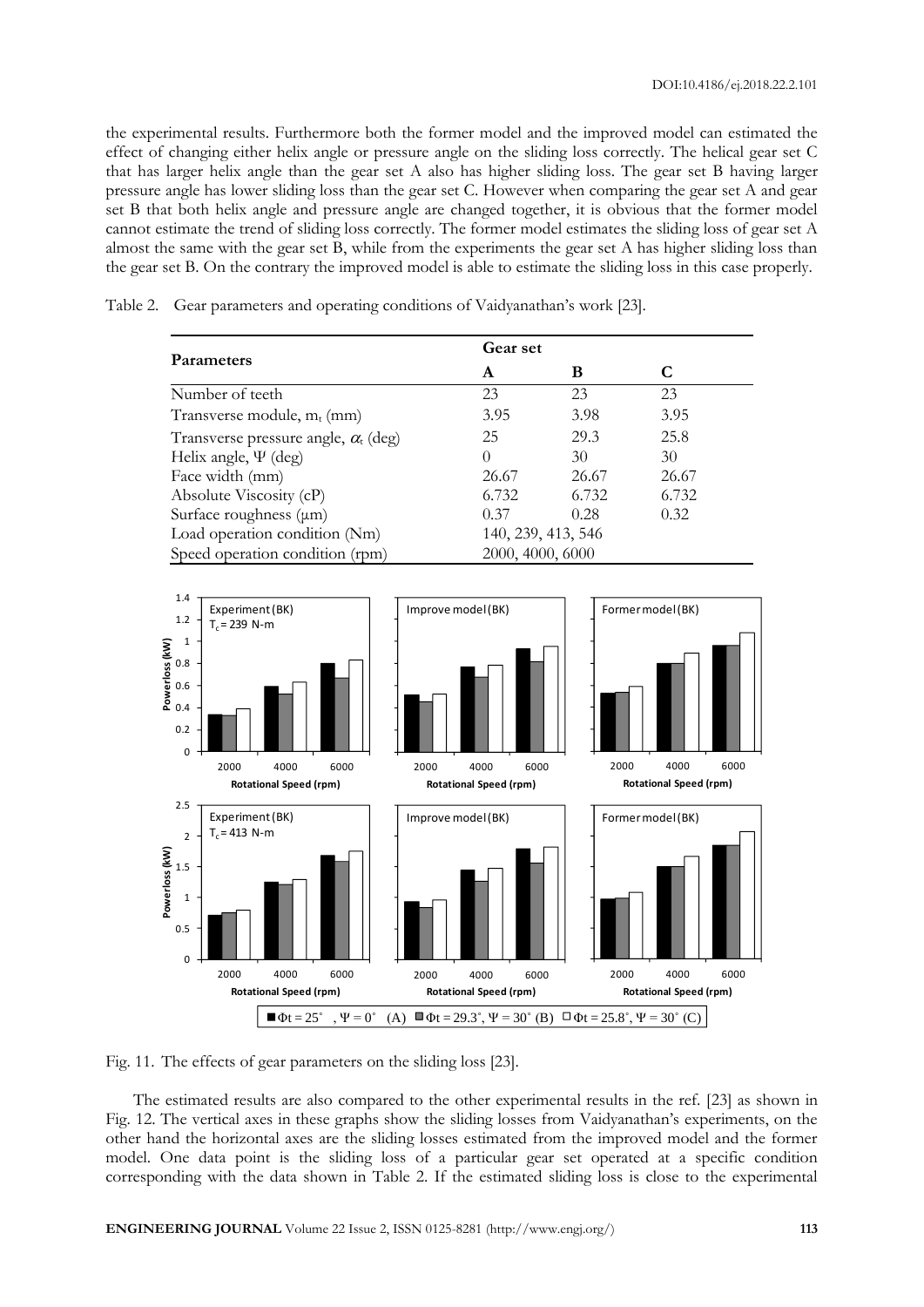#### DOI:10.4186/ej.2018.22.2.101

results, the data point will be located close to the 45-degree line. From the results, it is obvious that the data points in the case of improved model located closer to the 45-degree line than the former model. The correlation (R<sup>2</sup>) of the data and the 45-degree line for the improved model is 0.91 closer to 1 than the value of the former model that is 1.2. These conclude that the improved model can estimate the sliding losses better than the former model.



Fig. 12. Comparison of the estimated results to the results in the ref. [23].

#### **7. Conclusions**

The method to estimate sliding loss of a spur and a helical gear pair with load distribution pattern is proposed in this paper. The load distribution of the spur gear pair is considered to be distributed uniformly along the line of contact, and the load sharing ratio during double teeth meshing is set to be 33:67 percent or 45:55 percent. For the helical gear pair the formula proposed by Niemann-Richter is used in load distribution calculation. The contour plots of the load distribution calculated by above methods conform to the tooth contact patterns obtained from the experiment. This assures that the load distribution used in calculation is applicable.

The sliding losses estimated from the improved method are compared to the sliding losses calculated from the former method and sliding loss measured from the experiments. The results show that the presented method can estimate the effect of helix angle and pressure angle on the sliding loss properly, whereas the former method cannot. Moreover the magnitudes of the sliding losses estimated from the improved model are closer to the experimental results than the former method. These results verify the capability of this method for estimate the sliding loss.

#### **Acknowledgements**

This work was financially supported by the Department of Mechanical Engineering, Chulalongkorn University.

## **References**

- [1] Y. Michlin and V. Myunster, "Determination of power loss in gear transmission with rolling and sliding friction incoporated," *Mech. Mach. Theory*, vol. 37, no. 2, pp. 167-174, 2002.
- [2] G. H. Benedict and B. W. Kelly, "Instantaneous coefficients of gear tooth friction," *ASLE Trans*, vol. 4, no. 1, pp. 59-70, 1961.
- [3] Y. N. Drozdov and Y. A. Gavrikov, "Friction and scoring under the conditions of simultaneous rolling and sliding of bodies," *Wear*, vol. 11, no. 4, pp. 291-302, 1968.